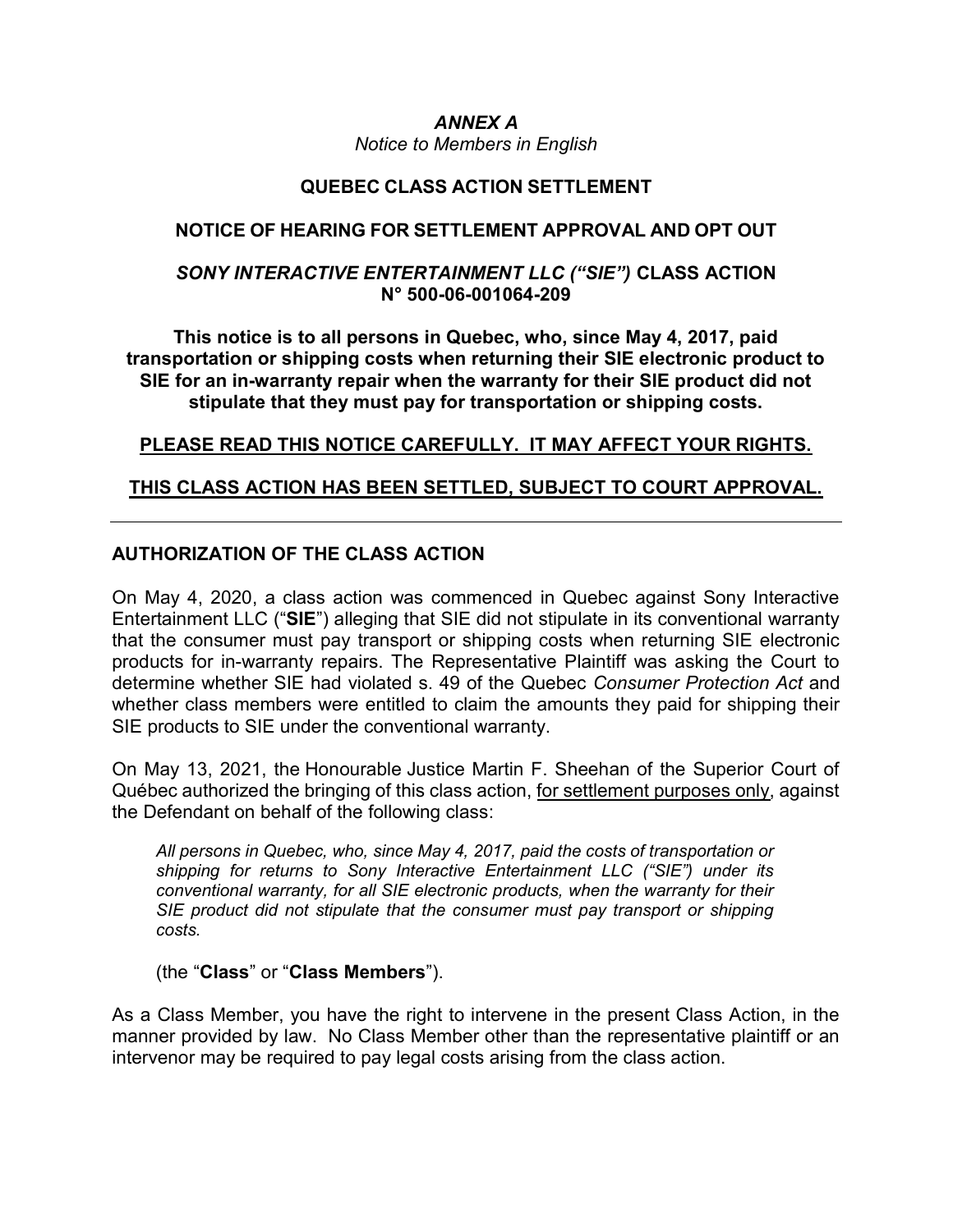## PROPOSED SETTLEMENT OF THE CLASS ACTION

The parties to this class action have reached a proposed settlement (the "Settlement" Agreement"), subject to obtaining the approval of the Superior Court of Quebec. The Settlement Agreement provides that a maximum total amount of \$60,000 will be paid to Class Members, which excludes the payment of Administration Fees, and also excludes the payment of Class Counsel Fees and Disbursements (\$50,000 in fees and \$3,500 in disbursements, plus taxes).

The Settlement Agreement, if approved by the Court, requires SIE to compensate affected Class Members. It is not an admission of liability, wrongdoing or fault.

If approved, Class Members will receive a payment of \$32.18 in the form of a mailed cheque (which will expire six (6) months from the date of issuance). The amount of \$32.18 is based on the full amount of shipping costs claimed and incurred by the Plaintiff and which SIE has agreed to pay to all Class Members similarly situated, without admission of any kind.

### SETTLEMENT APPROVAL HEARING

A hearing before the Superior Court of Québec will be held on June 21, 2021, at 9:30 a.m., at the Montreal courthouse located at 1, Notre-Dame East Street, Montreal, Quebec, in a courtroom to be determined, or via a TEAMS link. This date may be subject to an adjournment by the Court without further publication of notice to the Class Members, other than such notice which will be posted on Class Counsel's website https://www.lpclex.com/sony. The courtroom and/or TEAMS Link will be posted on the same website as of June 16, 2021.

### If you wish to be included in the Class Action, you have nothing to do.

### If you do not wish to participate in this class action:

If you wish to exclude yourself from the Class Action, you will not be entitled to participate further in the Class Action, or to share in the distribution of funds received as a result of the Settlement Agreement. To exclude yourself, you must send a notice no later than June 21, 2021, by email to Class Counsel at the following address: *jzukran@lpclex.com.* You must state that you wish to exclude yourself from the class action Therrien v. Sony Interactive Entertainment LLC (case number 500-06-001064-209).

### If you wish to object to the terms of the proposed Settlement Agreement:

If you disagree with the Settlement Agreement, but you do not wish to opt out of the class action, you can object to the Settlement Agreement by delivering a written submission on or before June 20, 2021, filed with the Court or Class Counsel in accordance with the proposed Settlement Agreement and containing the following information: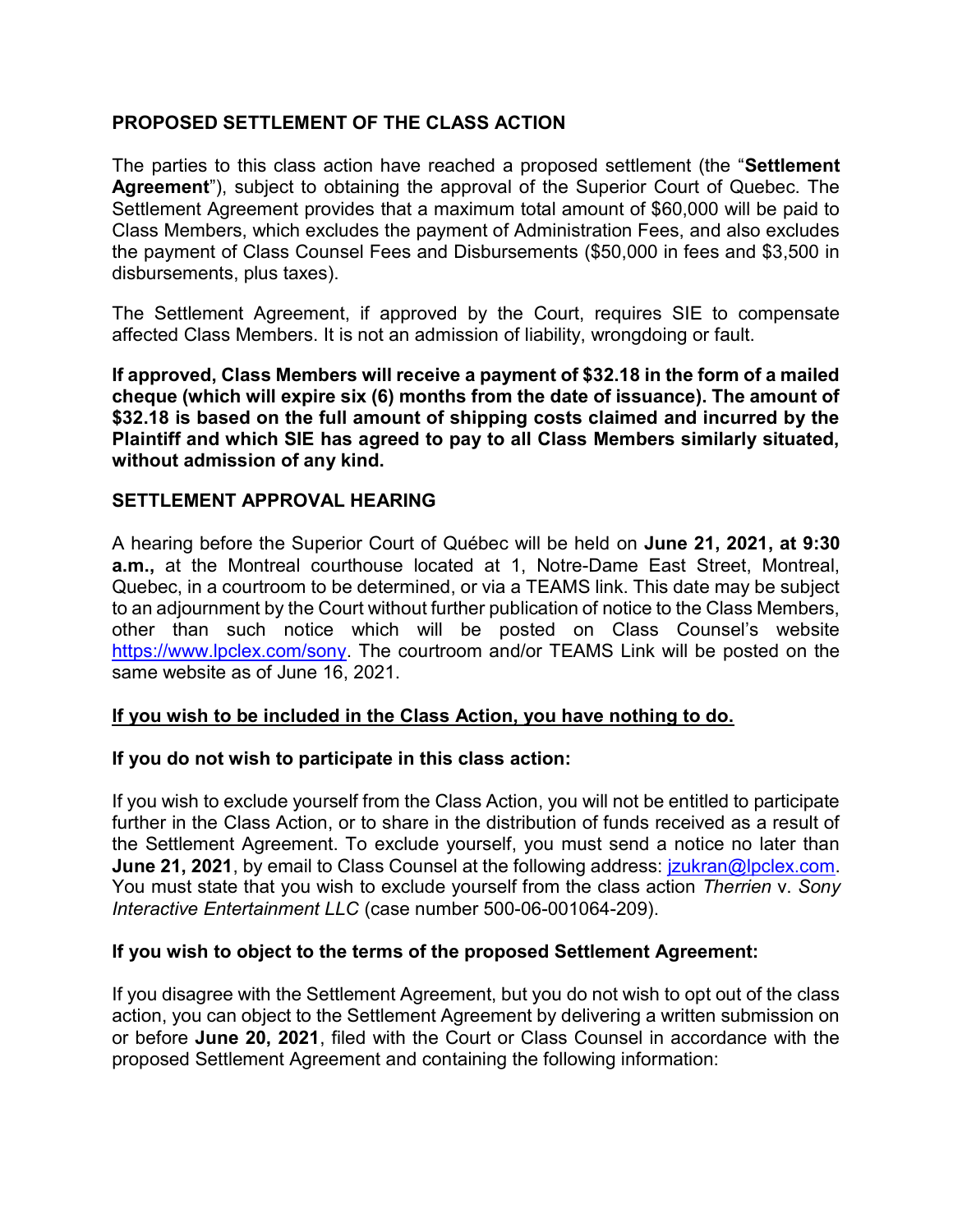- A heading referring to this proceeding (Therrien v. Sony Interactive Entertainment LLC, case No. 500-06-001064-209).
- Your name, current address, and telephone number and, if represented by counsel, the name of your counsel.
- A statement that you paid for transport or shipping costs to return an SIE electronic product for the performance of an in-warranty repair after May 4, 2017.
- A statement whether you intend to appear at the settlement approval hearing, either in person or through counsel.
- A statement of the objection and the grounds supporting the objection.
- Copies of any papers, briefs, or other documents upon which the objection is based.
- Your signature.

You must send your letter by registered mail, with a copy by email to Class Counsel, at the following address:

## Clerk of the Superior Court of Québec

File: 500-06-001064-209 Montreal Courthouse 1, Notre-Dame East Street, Suite 1.120, Montréal (Québec), H2Y 1B6

Please note that the Court cannot change the terms of the Settlement Agreement. Any objections will be used by the Court to consider whether to approve the Settlement Agreement or not.

### Class Members who do not oppose the proposed Settlement Agreement do not need to appear at any hearing or take any other action to indicate their desire to support the proposed Settlement Agreement.

If the Settlement Agreement is approved, another notice to Class Members will be sent advising you of this and explaining the distribution of the settlement funds.

For further information or details about the proposed Settlement Agreement, you may contact class counsel identified below. Your name and any information provided will be kept confidential. Please do not contact SIE, or the judges of the Superior Court.

> Mtre Joey Zukran LPC Avocat Inc. 276 Saint-Jacques Street, Suite 801 Montréal, Québec, H2Y 1N3 Email: jzukran@lpclex.com Website: www.lpclex.com/sony